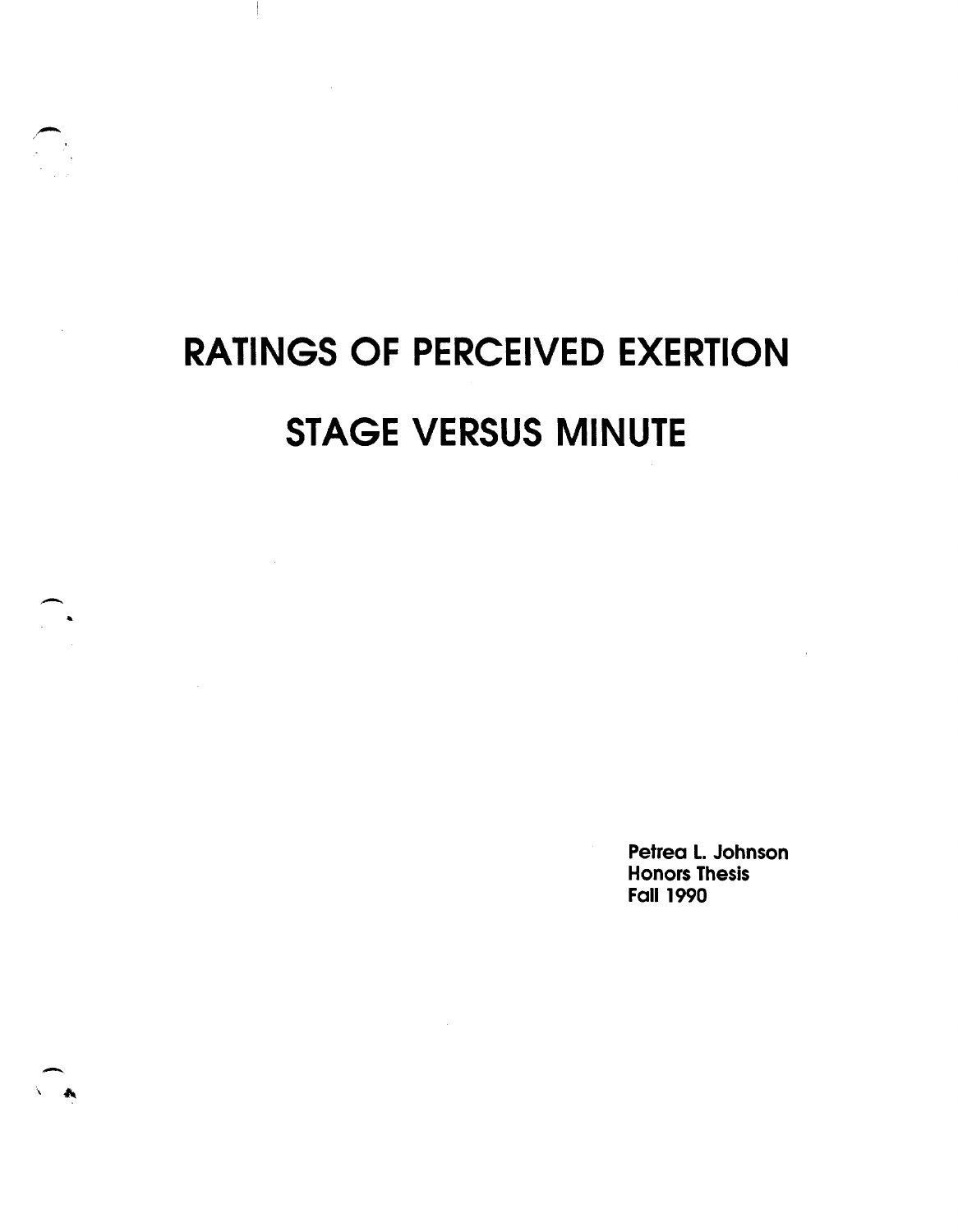Perceived exertion has been defined as "the subjective rating of the intensity of physical work<sup>+</sup> (O' Sullivan 343). The processing of sensory cues related to physical performance enables an individual to perceive general feelings of exercise and more specific sensations of physiological performance such as shortness of breath, muscular effort and joint pain (Noble 406).

· ~, ,t; f.\ '

A scale for ratings of perceived exertion was developed by Gunnar Borg in the late 1950's. The scale consists of fifteen points ranging from six to twenty. with seven being 'very, very light' and nineteen being 'very, very hard' (Borg 377).

The use of the ratings of perceived exertion (RPE) scale has gained in popularity and usage in the clinical exercise testing field (Noble 406). This scale has been used to both prescribe exercise intensity from the results of the exercise test as well as anticipate the termination of an exercise test (Noble 407). Little is known concerning how RPE's may be influenced by the number of inquiries that are made during the graded exercise test. The purpose of this study is to determine if there is a difference in the RPE values when a subject is asked more frequently for their RPE.

### **HYPOTHESIS**

The hypothesis of this study was that there would be a difference between RPE's asked every minute and RPE's asked every stage (every three minutes). Two separate hypotheses concerning the difference between male and female reported RPE values and athlete and non- athlete RPE values were assessed as part of this study.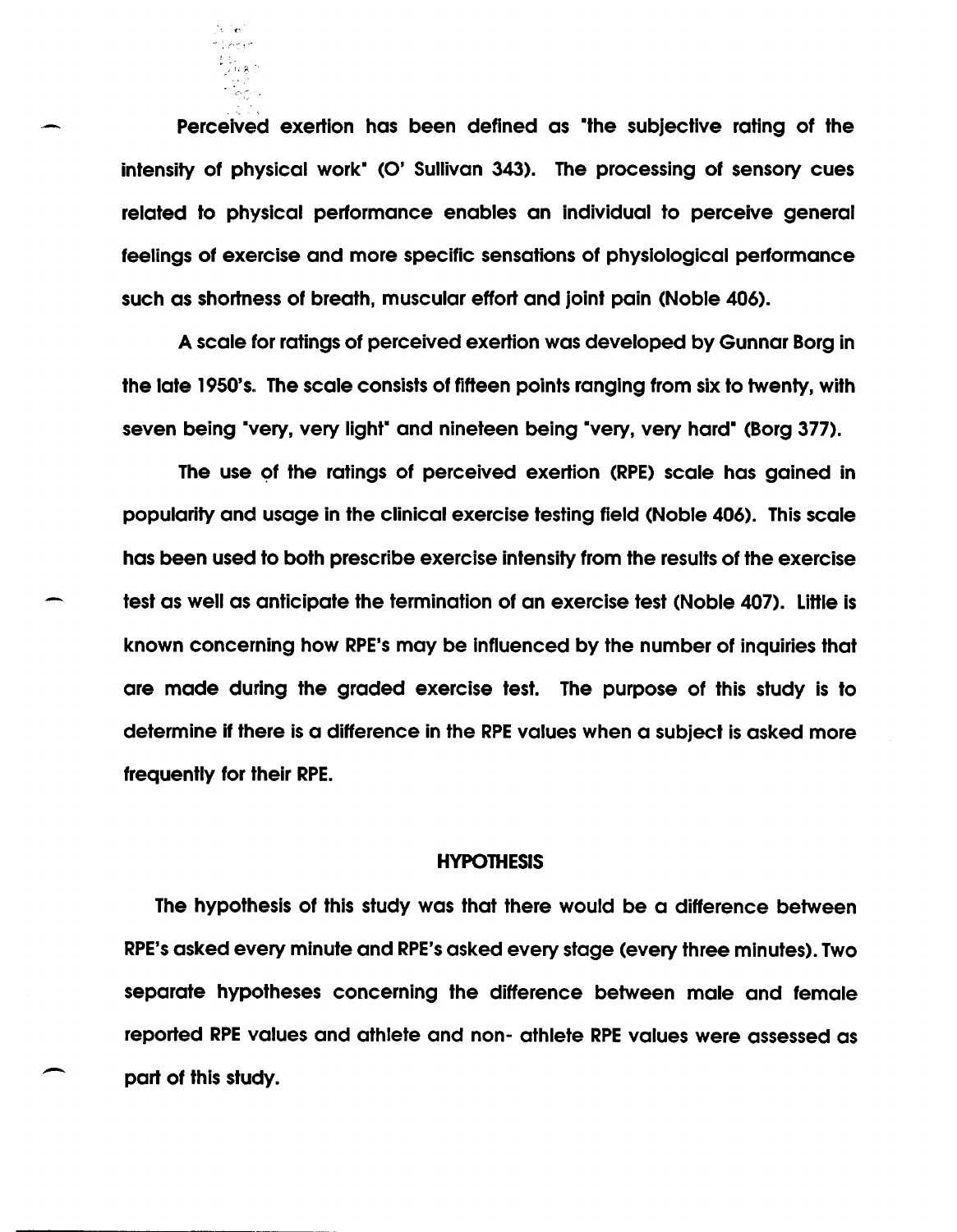#### **METHODS**

Maximal treadmill tests were administered to nineteen subjects (nine females and ten males). These subjects were also divided into an athlete and non- athlete class. The athlete class consisted of collegiate varsity athletes from various sports. Gymnasts, runners, baseball, basketball, and football players were all included. The female athlete group consisted of four athletes while the male athlete group consisted of five. The non-athlete groups were evenly divided with five females and five males. All groups voluteered to participate in two maximal treadmill tests on two different days not in succession, but within one week's time period. All subjects were between the ages of nineteen to twenty-three.

Before the test procedures were explained, an informed consent was - obtained, and the subject's age, weight, height, blood pressure, and resting heart rate were recorded. The subject was then asked to draw a card to randomize the test order. Next, each subject was prepared for the treadmill maximal test with ECG electrodes in a CM-5 set up. A standard Bruce protocol was performed by each subject in accordance with ACSM guidelines. In both test the subjects were asked "How are you feeling?" of which they responded with a RPE. Before the subject began exercising they read the following instructions about RPE's:

-Rate your feelings which are caused by your exercise. The feelings should be general, about the body as a whole. We'll ask you to select a number which most accurately corresponds to your perception of your total body feeling. There are no right or wrong answers. Use any number you think is appropriate."

Subjects were asked either every minute or every stage to report their RPE, depending upon which test was being performed. An ECG record was taken every minute for both tests. Both tests were terminated at the subject's request.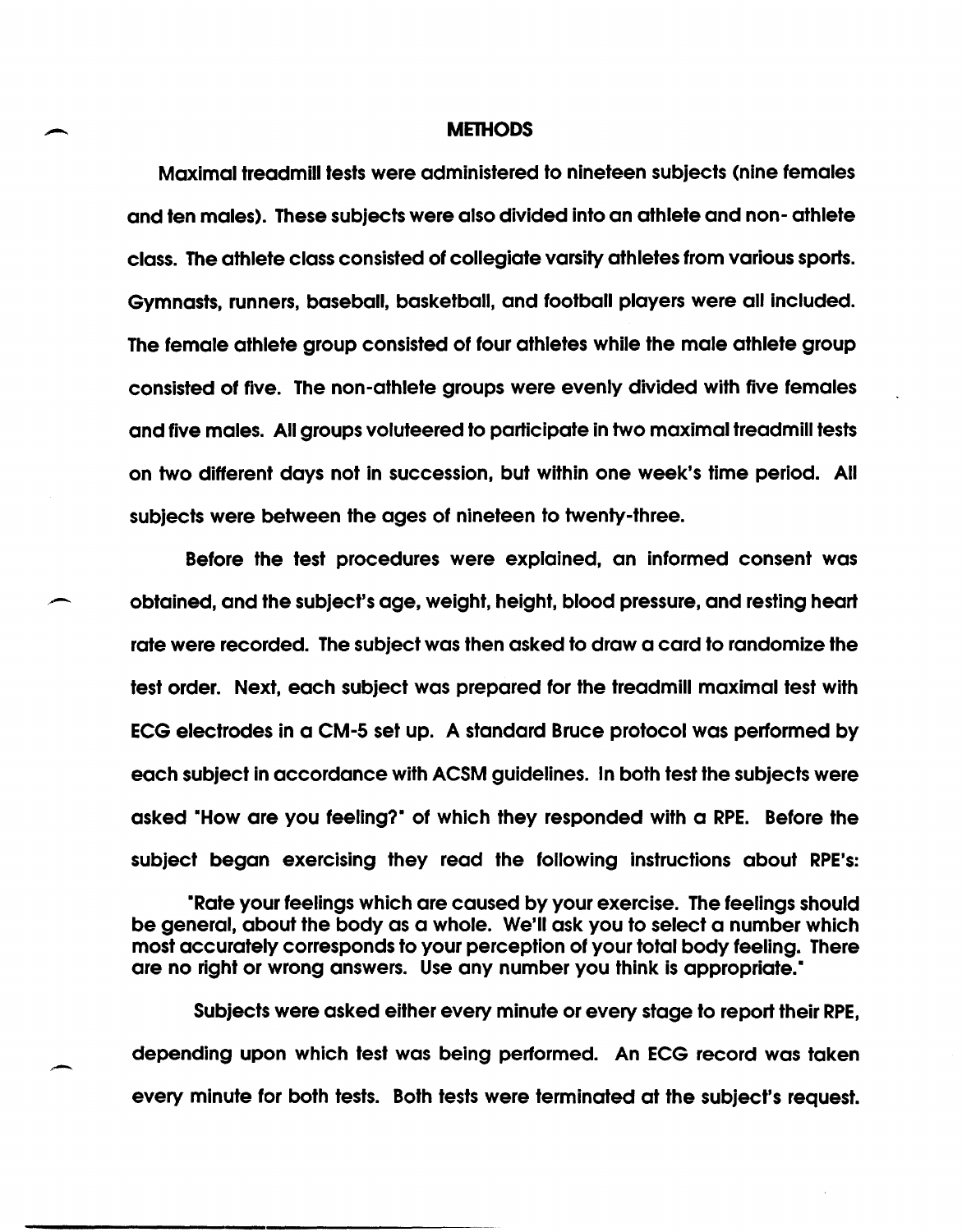Recovery blood pressures and heart rates were recorded two to five minutes after cessation of exercise.

The RPE collected during the every minute inquiry test was aligned with the stage RPE value In the statistical comparisons. The P-value for statitical significance was set at .05 level.

## RESULTS

As is seen in Table 1, the primary hypothesis of this study was proven by our research. A significant difference between the every minute RPE values versus every stage RPE values was found primarily in the second and third stage (6 and 9 minute) of the protocol. An almost significant difference (P= 0.06) existed between the first stage and third minute RPE value. Table two contains the correlations between the every minute versus once per stage RPE's. There is IiHle correlation between the two RPE's during the first three stages (nine minutes) of the Bruce protocol.

Graphs II, III, IV illustrate that asking a subject every minute versus every stage resulted in a higher RPE with more frequent inquiries. The line of identity is the line where the subjects gave equal RPE values for both the stage and minute tests. Any subject above this line reported a higher stage RPE value than minute RPE value and any subjects below this line reported a higher minute RPE value than stage RPE value. The Stage 1 versus Minute 3 Graph, Graph I, does not indicate a significant difference (P < .05) for stage versus minute ratings. Graph II demonstrates a higher RPE when the subject is asked every minute versus once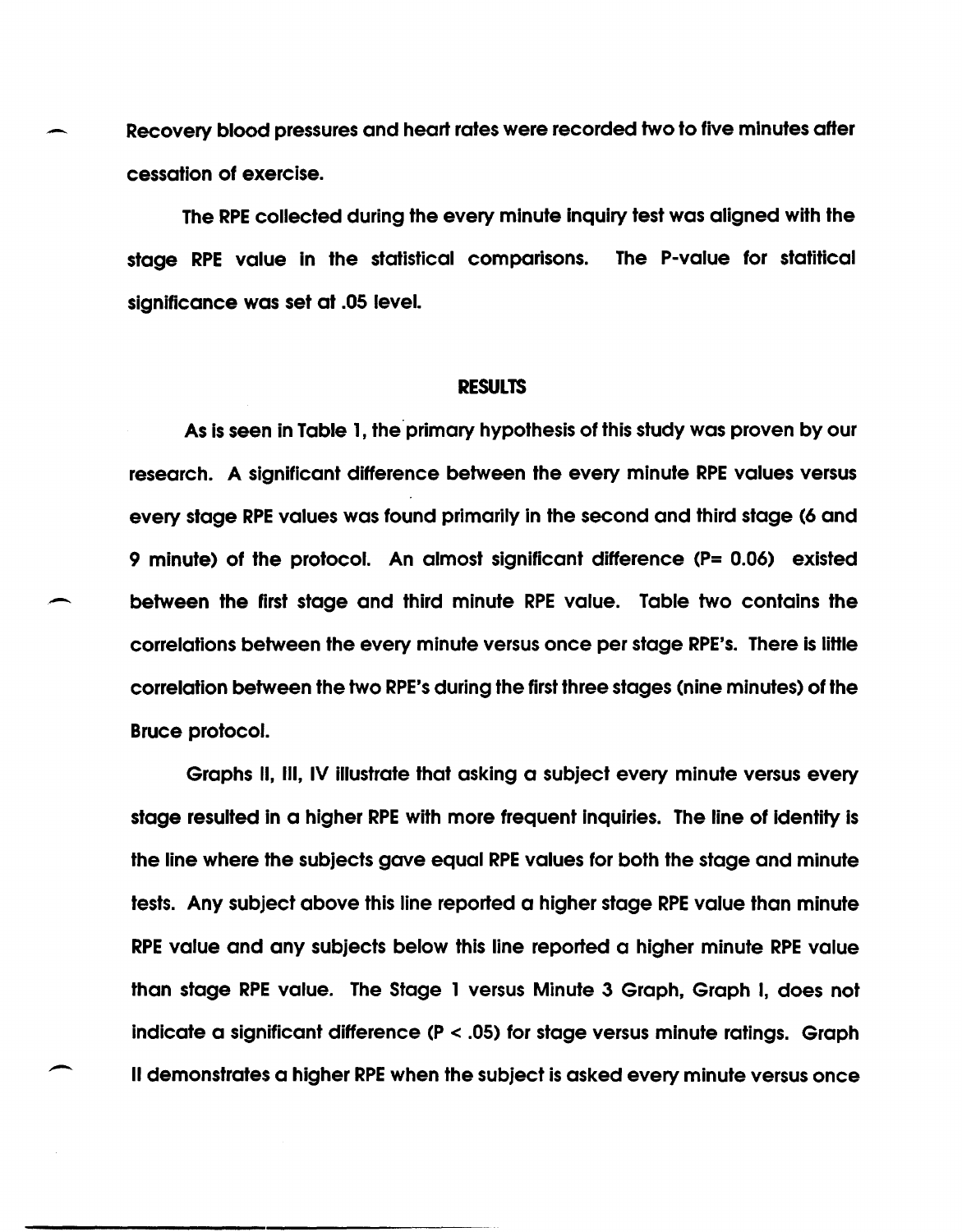- per stage in 10 of the 19 subjects. The Stage 3 versus Minute 9 Graph, Graph III, also illustrates higher minute ratings than stage ratings. Comparing Stage 4 versus Minute 12 resulted in the greatest correlation (.868). This data clearly indicates that the longer the subject exercised on the protocol, the greater the correlation between the minute RPE value and the stage value.

Any effect for test order was also evaluated for different RPE values between the first test and the second test. Randomization of test order should exclude for any differences. In only stage one did test order make a significant difference. A P-value of .032 was found.

The second hypothesis stated that there would be no gender effect upon RPE values reported every minute versus each stage. No significant difference was found during any of the stages for the RPE asked each minute versus each stage. None of the P-values for any stage even approached significance. From this analysis it was determined that gender was not a variable affecting RPE and inquiry.

-

The final hypothesis was that there would be an effect of athleticism upon the every minute RPE versus stage RPE. No significant difference was found during any of the stages for the RPE asked each minute versus each stage. However, the athlete and non-athlete comparisons did approach significance for the Stage 3 - Minute 9 values. A P-value of .06 was reported, just short of the < .05 value that indicates a significant statistical difference.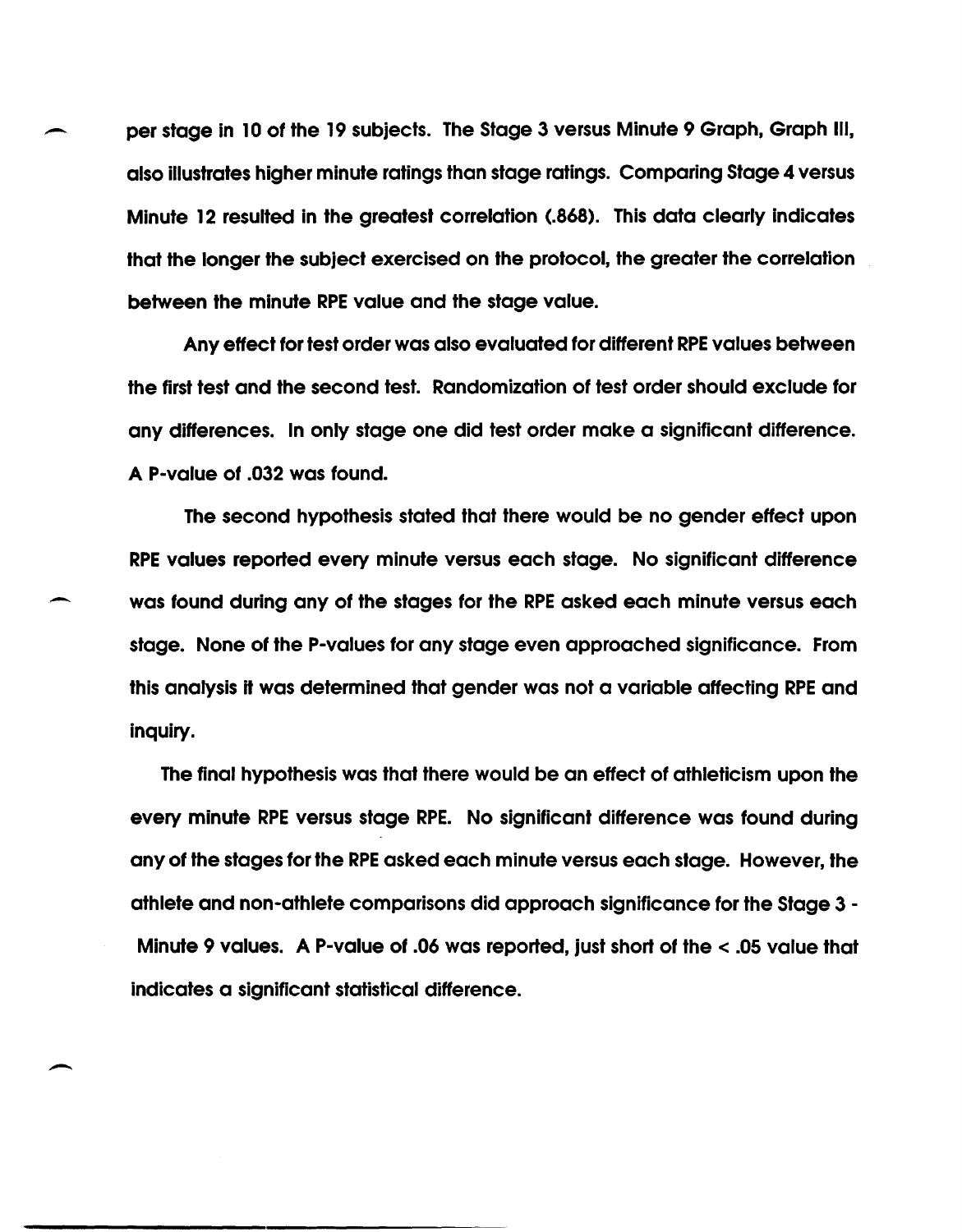#### **DISCUSSION**

The results indicated that the study was successful in proving the primary hypothesis. The first stage did not show a correlation between the two RPE's possibly because the subjects' initial perceptions were not clear. The greatest difference between tests was shown during the second and third stages. Near the end of the two tests, nearly everybody reported similar values as the previous test due to exhaustion. Being asked more frequently about one's physical state affects the reply. Perhaps, the more often a person is asked to rate her/his physical state, the lesser the opportunity to mentally disassociate from the physical sensations.

Although the test order, gender and athleticism differences were not exhibited, it is important to note that perhaps athleticism could have made a difference in perceptions if different athletes had been used for test subjects. Only three of the nine athletes tested were involved in aerobic sports, therefore,the other six athletes may have been just as unaccustomed to intense aerobic exercise as the non-athletes.

A summary of the research findings indicates that there is a statistical difference between minute RPE values and stage RPE values. How often a test subject Is asked to report an RPE affects the RPE value.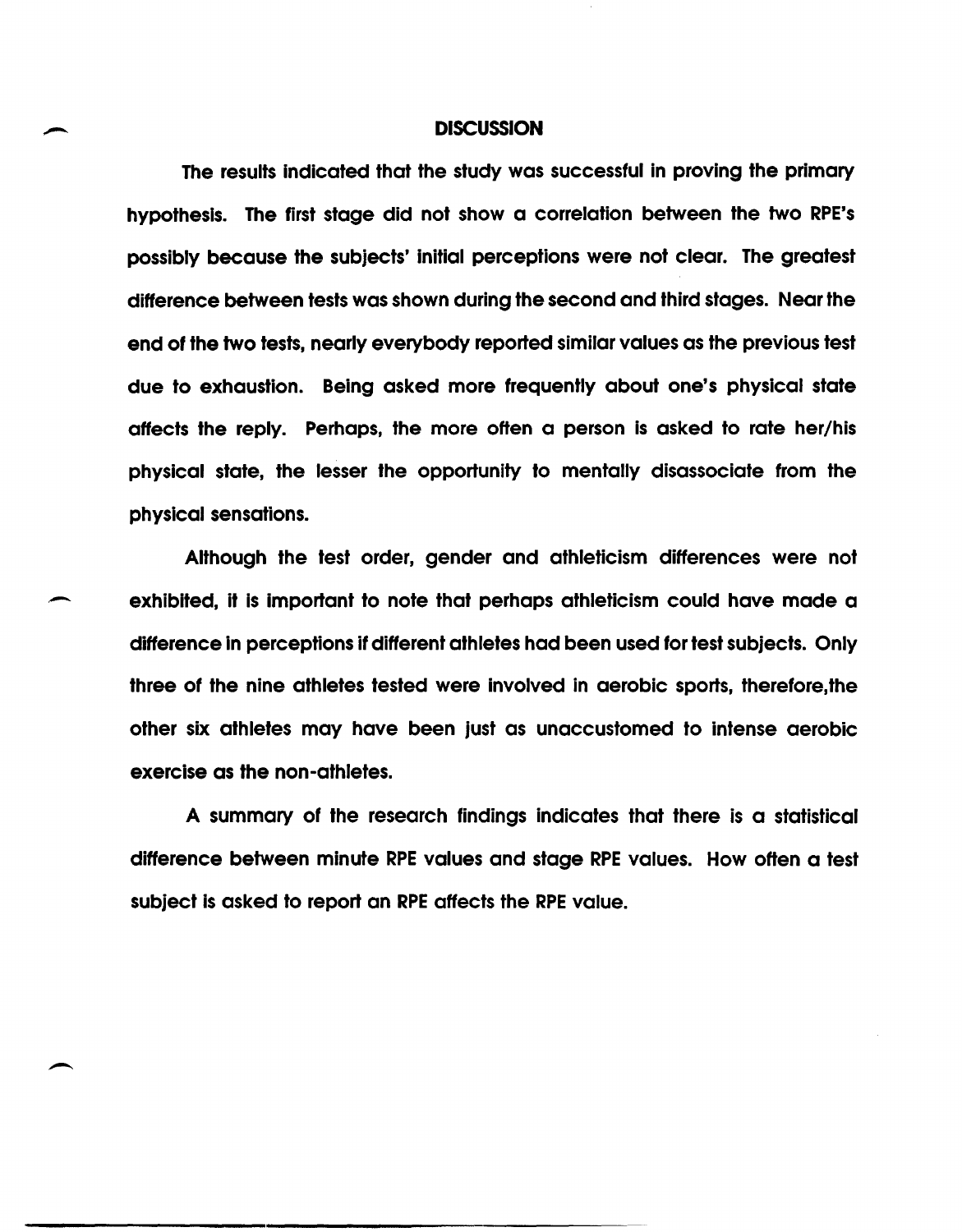# TABLE 1 Statistical Analysis of RPE Minute vs. Stage

| ستعبر |     |                      | Paired t-Test $X_1$ : rpe3m $Y_1$ : rpe1s         |      |
|-------|-----|----------------------|---------------------------------------------------|------|
|       | DF: |                      | Mean $X - Y$ : Paired t value: Prob. $(2-tail)$ : |      |
|       | 18  | $\left  .737\right $ | 1.973                                             | .064 |

## Paired t-Test X<sub>2</sub>: rpe6m Y<sub>2</sub>: rpe2s

| DF: | Mean X - Y: | Paired t value: Prob. (2-tail): |        |
|-----|-------------|---------------------------------|--------|
| 18  | 11.211      | 2.582                           | 1.0188 |

Paired t-Test X<sub>3</sub>: rpe9m Y<sub>3</sub>: rpe3s

| DF:        | Mean $X - Y$ : | Paired t value: Prob. (2-tail): |       |
|------------|----------------|---------------------------------|-------|
| $\vert$ 17 | 1.944          | 13.828                          | .0013 |

-

-

Note: 1 case deleted with missing values.

Paired t-Test X4: rpe12m Y4: rpe4s

| Mean $X - Y$ : | Paired t value: Prob. (2-tail): |       |
|----------------|---------------------------------|-------|
|                | .605                            | .5599 |

Note: 9 cases deleted with missing values.

Paired t-Test X<sub>5</sub>: rpe15m Y<sub>5</sub>: rpe5s

| DF: | Mean $X - Y$ : | Paired t value: Prob. (2-tail): |       |
|-----|----------------|---------------------------------|-------|
| 2   | $1 - 667$      | $-.756$                         | .5286 |

Note: 16 cases deleted with missing values.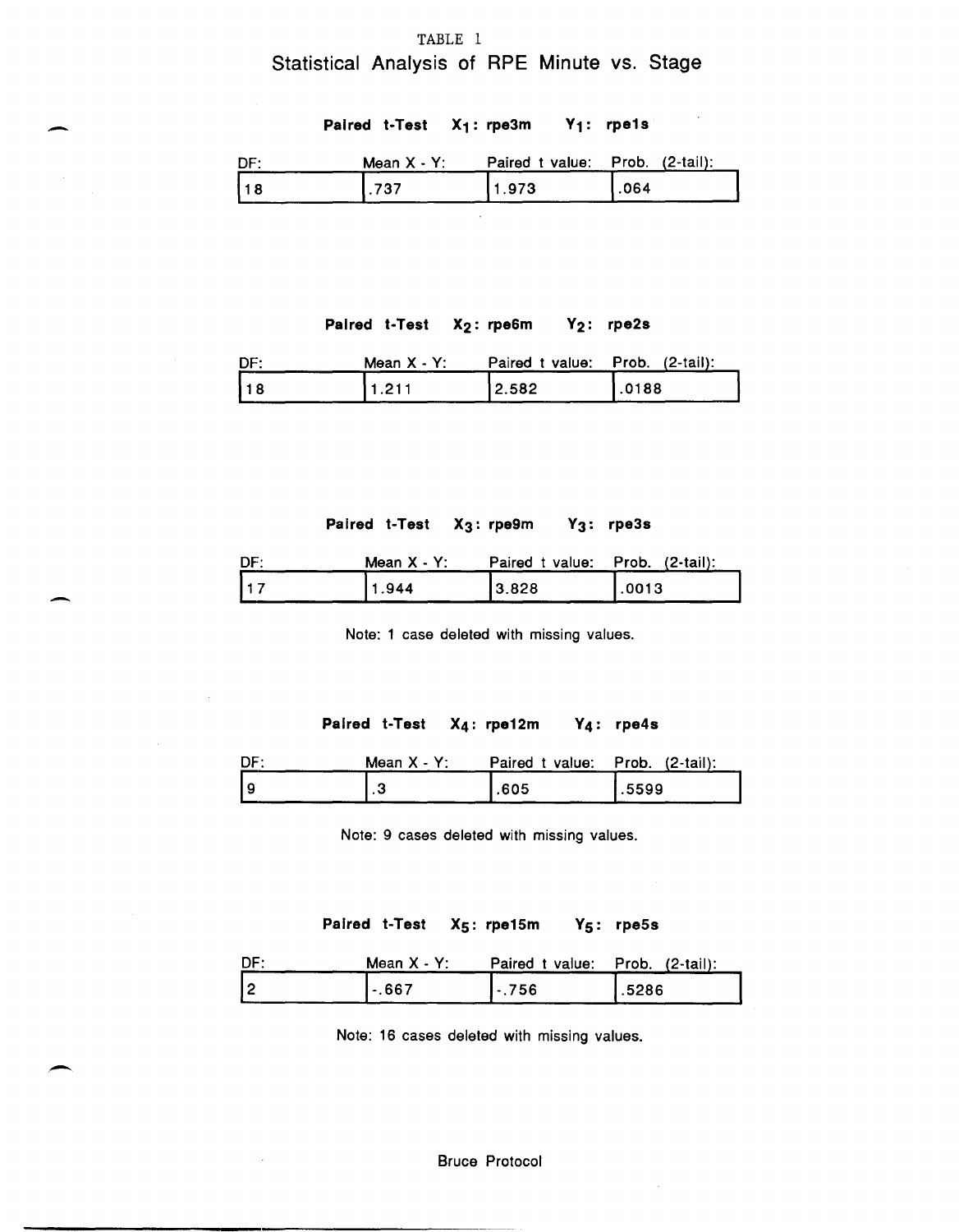#### TABLE 2

# **Correlation of RPE Minute** vs. **Stage**

## Corr. Coeff. X<sub>1</sub>: rpe3m Y<sub>1</sub>: rpe1s

| Count: | Covariance: | Correlation: | R-squared: |
|--------|-------------|--------------|------------|
|        | .678        | .363         | 132        |

## Corr. Coeff. X<sub>2</sub>: rpe6m Y<sub>2</sub>: rpe2s

| Count: | Covariance: | Correlation: | R-squared: |
|--------|-------------|--------------|------------|
|        | 1.573       | .43          | 185        |

## **Corr. Coeff. X3: rpe9m Y3: rpe3s**

| Count: | Covariance: | Correlation: | R-squared: |
|--------|-------------|--------------|------------|
| 118    | 3.229       | .652         | .426       |

-

-

Note: 1 case deleted with missing values.

#### **Corr. Coeff. X4: rpe12m**

| Count: | Covariance: | Correlation: | R-squared: |
|--------|-------------|--------------|------------|
|        | 7.067       | .868         | .753       |

Note: 9 cases deleted with missing values.

## Corr. Coeff. X<sub>5</sub>: rpe15m Y<sub>5</sub>: rpe5s

| Count: | Covariance: | Correlation: | R-squared: |
|--------|-------------|--------------|------------|
|        | .667        | .693         | .481       |

Note: 16 cases deleted with missing values.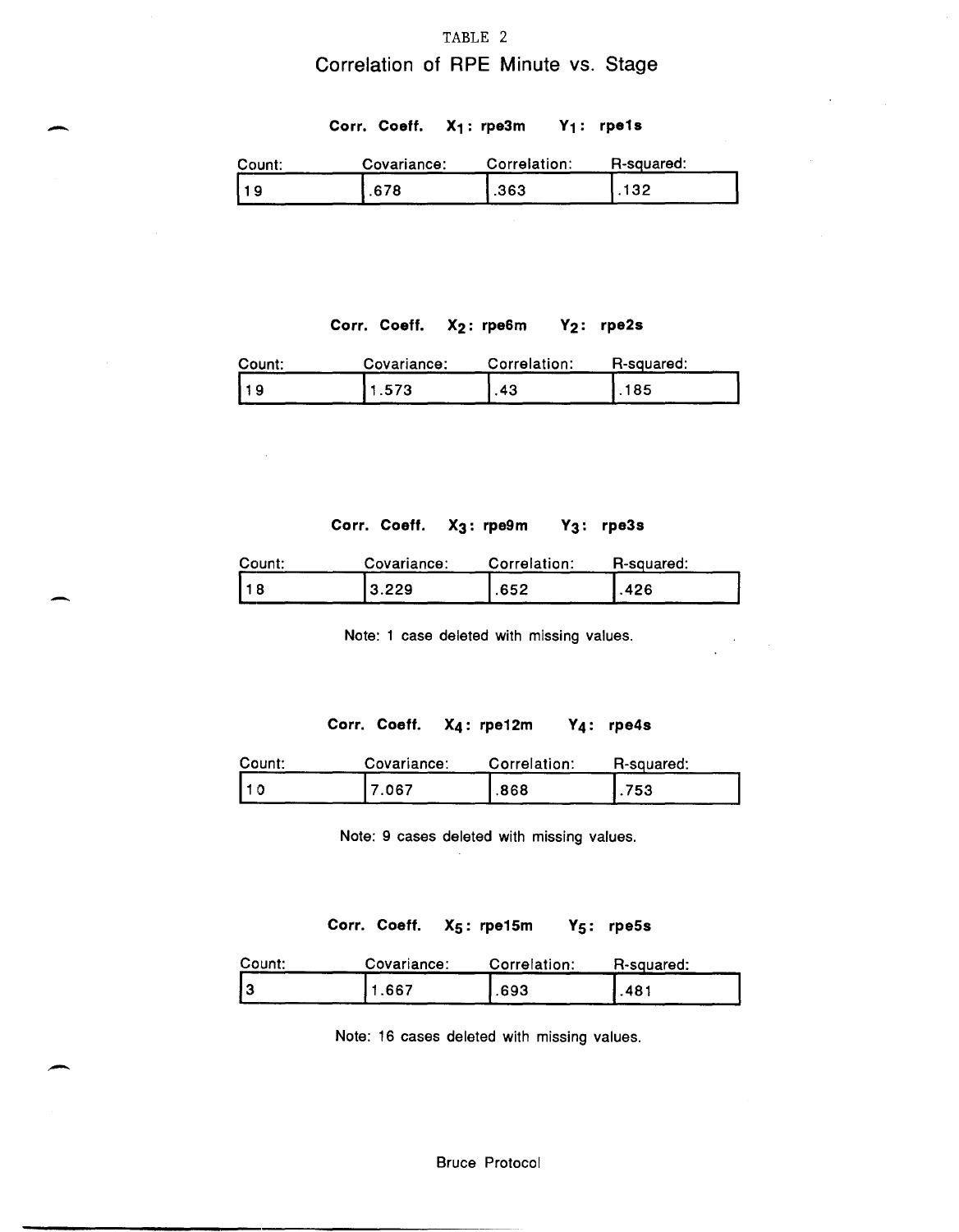





Bruce Protocol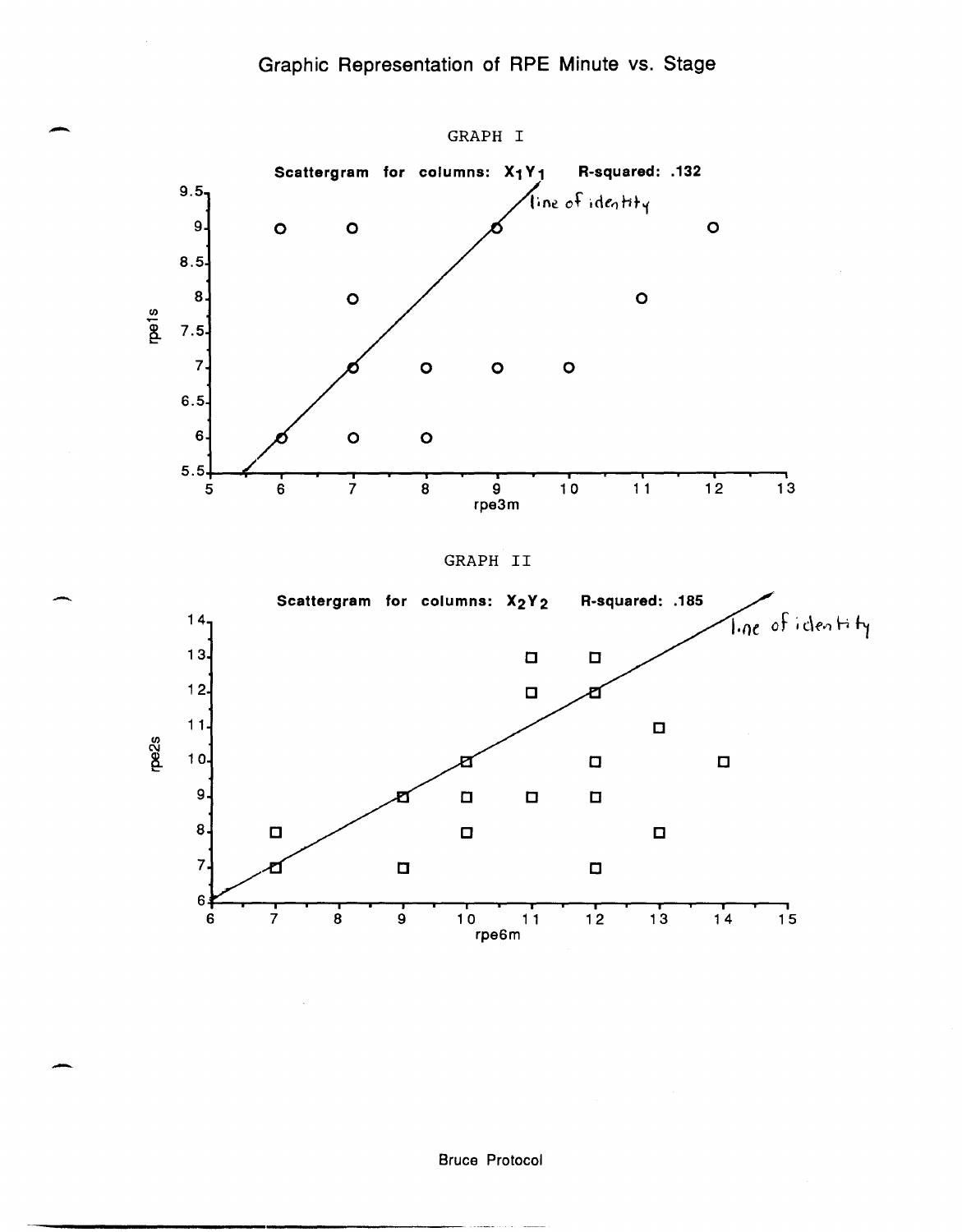



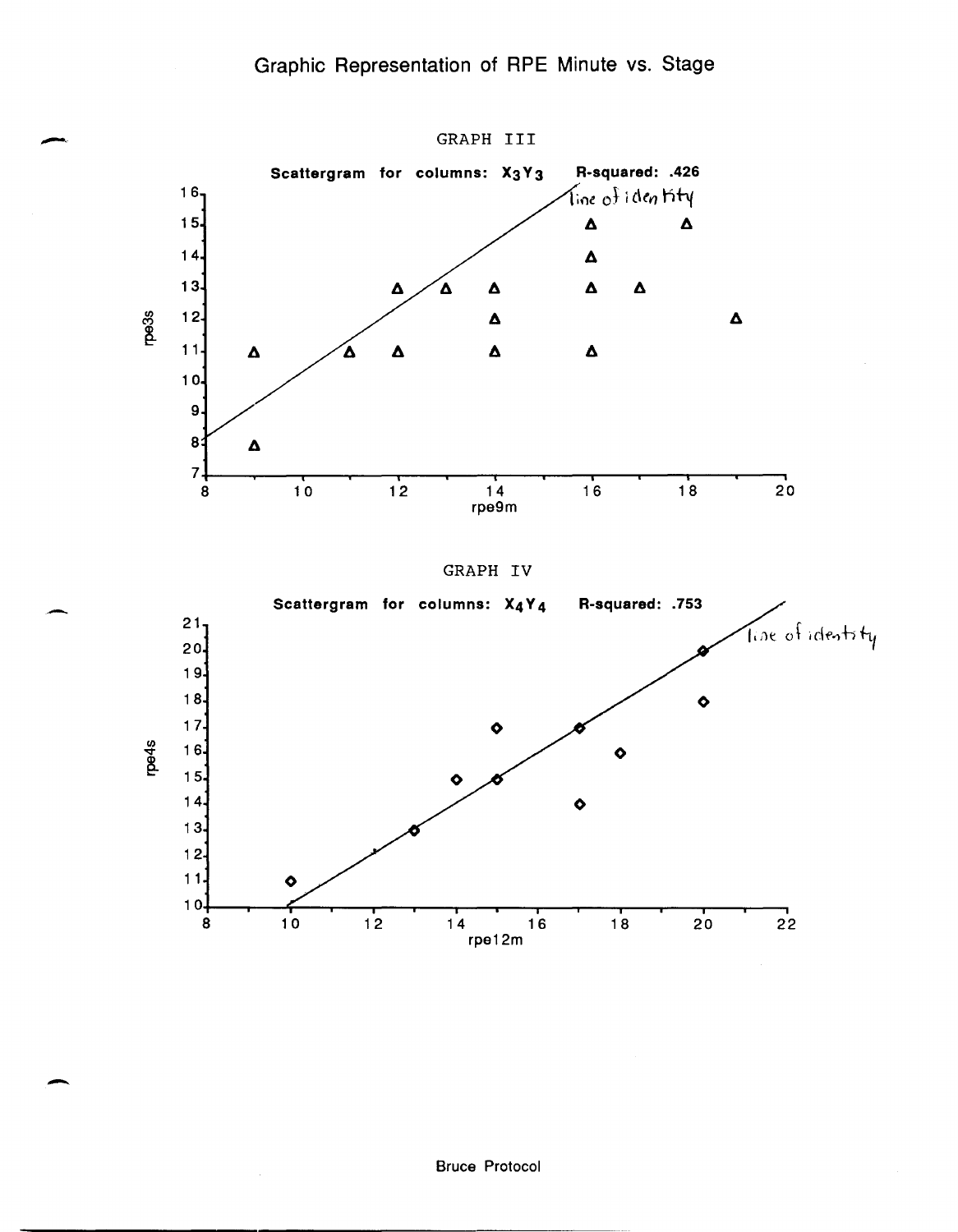,-

 $\overline{\phantom{0}}$ 

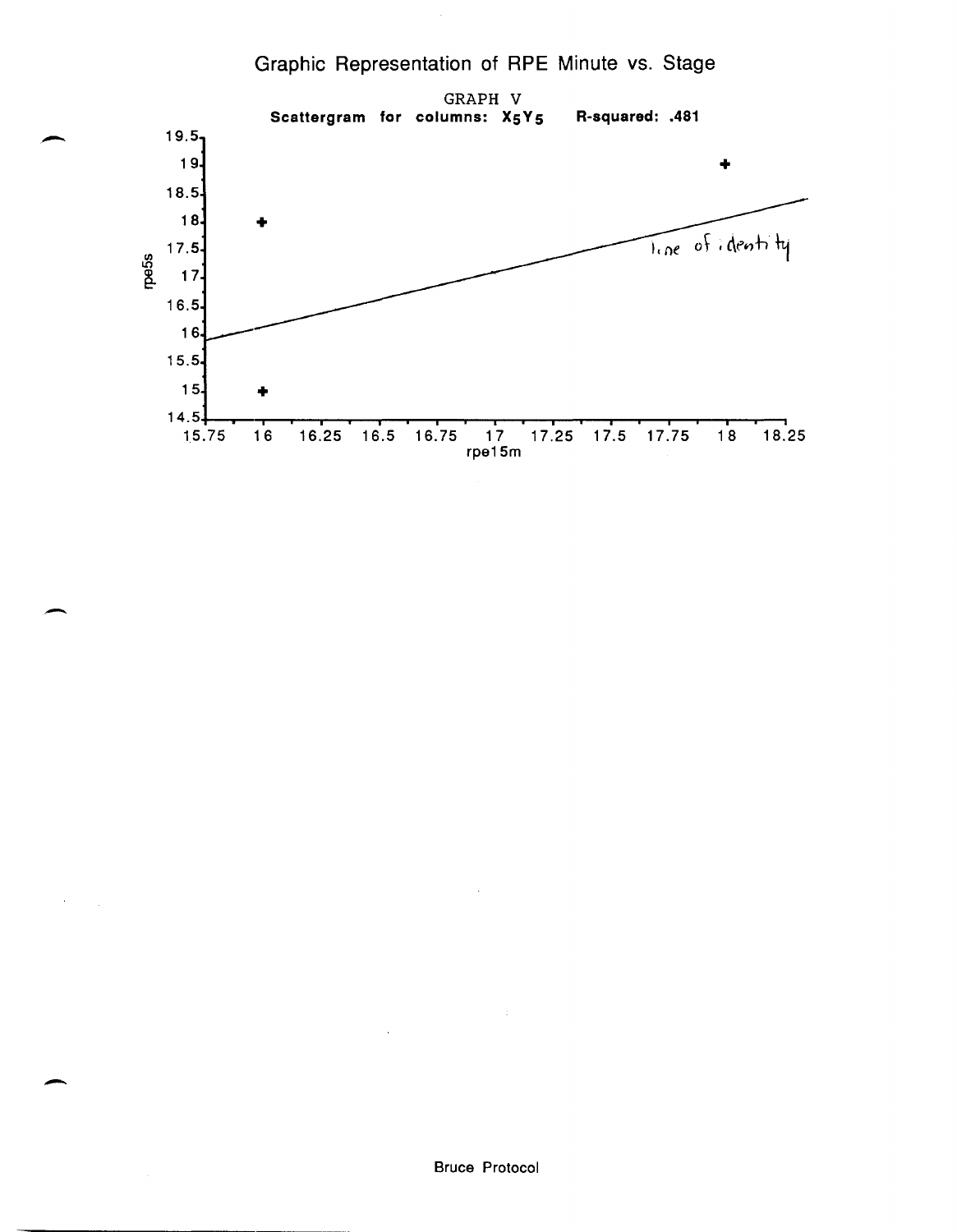